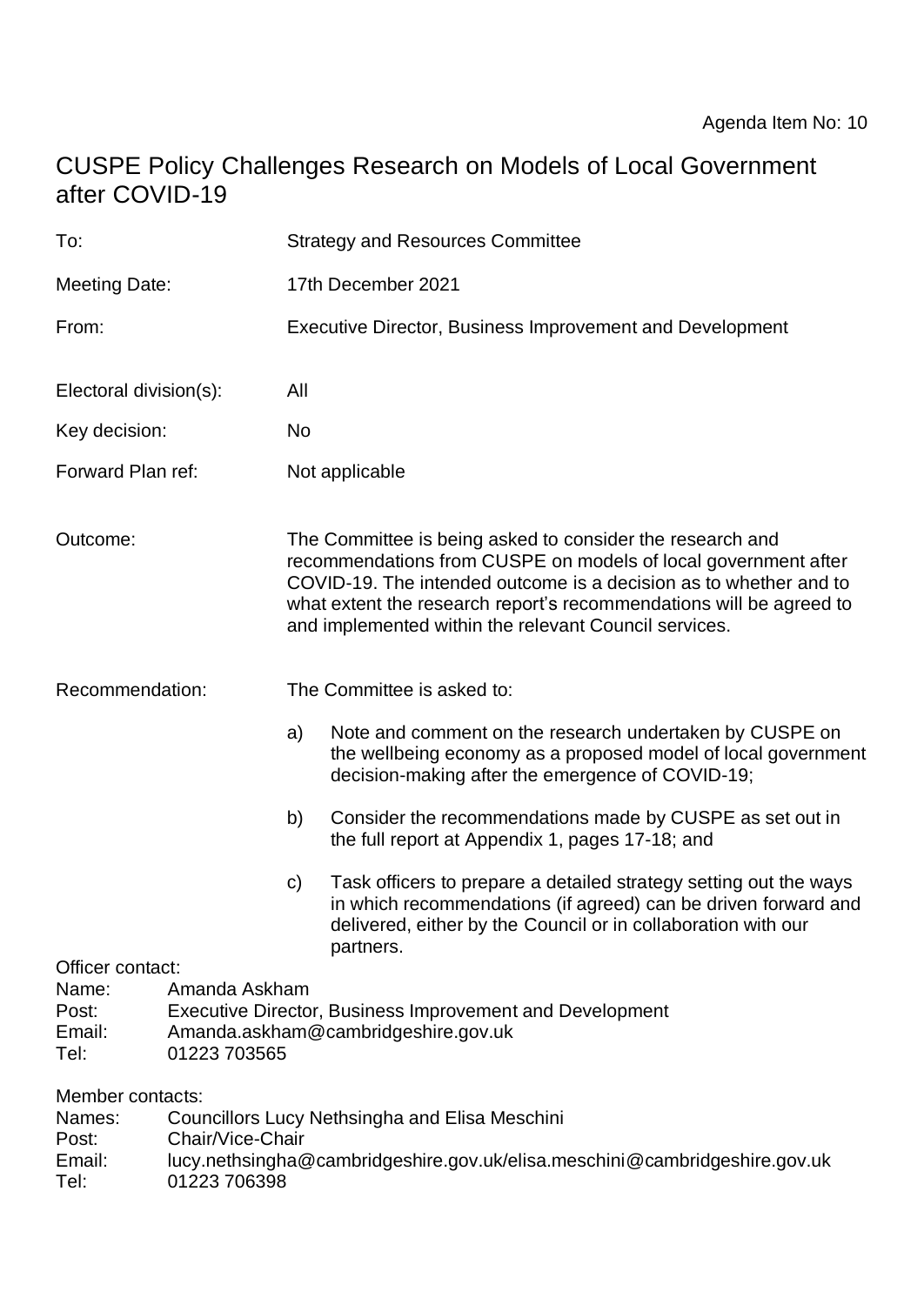## 1. Background

- 1.1 In October 2016, Cambridgeshire County Council initiated an annual collaboration with the Cambridge University Science and Policy Exchange (CUSPE). The programme, known as the CUSPE Policy Challenges, brings teams of researchers from the University of Cambridge together alongside supporting members and officers to explore challenges the Council faces in the form of research questions.
- 1.2 In February 2021 it was decided that the 2021 round of the CUSPE Policy Challenges would be scaled down to a later start and shorter timeframe in light of the May 2021 elections, and that research topics would be limited to follow up questions based on previous CUSPE reports. In April 2021 Amanda Askham, Executive Director of Business Improvement and Development, proposed the topic of "Models of Local Government after COVID-19" as a follow up to the 2017 CUSPE report on "New Models for Transformation".
- 1.3 The research project began in July 2021, with Amanda Askham as the officer supporting the researchers and Councillor Lucy Nethsingha, Leader of the Council, and Councillor Elisa Meschini, Deputy Leader of the Council, as the supporting members. The research report under consideration here is the outcome of the researchers' development of and response to the topic of models of local government after COVID-19.

#### 2. Main Issues

- 2.1 The main point of the CUSPE research report is that the Council should introduce a 'wellbeing economy' in Cambridgeshire as a model of local government appropriate to the recovery from COVID-19 and beyond. A wellbeing economy is a model of government decision-making that prioritises and aligns decisions around aspects of human wellbeing as measures of success, in contrast to models that prioritise conventional economic measures such as Gross Domestic Product (GDP).
- 2.2 After a brief introduction, the report discusses the rationale for focusing on wellbeing in light of COVID-19 in Cambridgeshire. Here it is emphasised that the model of a wellbeing economy has been deemed effective in battling various forms of inequality, whilst COVID-19 has exacerbated existing inequalities. Some Cambridgeshire and Peterborough specific statistics that corroborate this are highlighted, with sensitivity to the diversity of communities and outcomes within the area.
- 2.3 The report discusses examples of existing Council activity that move in the direction of a wellbeing economy – such as the measurement of environmental, economic, and health outcomes, the current interest in Doughnut Economics and community wealth building, and the Joint Administration Agreement – and proposes ways these can be further developed. It is also worth noting here that a wellbeing economy framework is relevant to recent Council work on social value in Procurement and the BID directorate, as wellbeing-enhancing initiatives for our communities could form part of a social value offer, and the framework could help connect social value to wider Council activity.
- 2.4 International case studies of governments that have adopted a wellbeing economy model are introduced and their local relevance proposed. Indications of potential movement in this direction at the national level in the UK are also mentioned. To illustrate how wellbeing priorities can be defined within the categories of financial, environmental, human, and social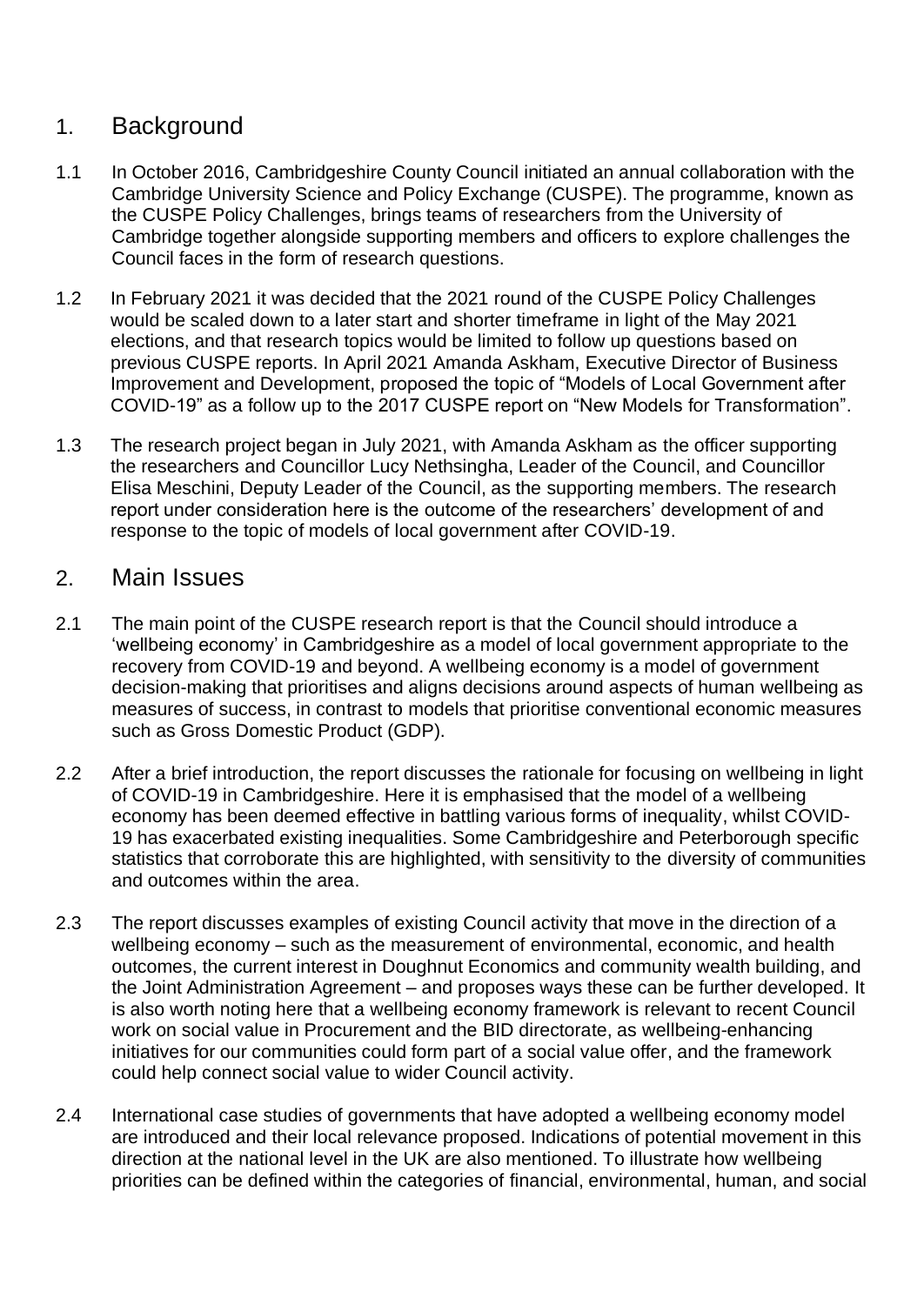wellbeing, elements of the Joint Administration's priorities are put alongside the wellbeing priorities of New Zealand and Wales. The benefits of a 'wellbeing assessment' for all policy decisions are also discussed here.

- 2.5 The report highlights the connection between sustainability and wellbeing, citing the United Nations' 17 Sustainable Development Goals and the Liveable Cities project as support for the idea that reducing carbon emissions is integral to human wellbeing rather than a separate policy area.
- 2.6 The report discusses the implementation of a wellbeing economy measurement framework at the Council in terms of three core principles – the maintenance of human health, economic health, and environmental health – and two types of indicators – objective and subjective wellbeing. Data sources for measuring these indicators and ways of managing the measurement are suggested. A three-step process of implementation is recommended.
- 2.7 The report concludes with several policy recommendations deriving from the foregoing discussions, suggestions for the Council to conduct primary research that are beyond the scope of this research project but would enable a wellbeing economy framework to be more tailored to the County's needs, and 'future outlook' that supports the models of community wealth building and public-private partnerships as ways of overcoming the tension between the wellbeing benefits of sustainability to residents and the private sector's contribution to carbon emissions, as well as being key to implementing a wellbeing economy.

#### 3. Alignment with corporate priorities

- 3.1 Communities at the heart of everything we do The report above sets out the implications for this priority in 2.2, 2.3, and 2.7.
- 3.2 A good quality of life for everyone The report above sets out the implications for this priority in 2.1, 2.2, 2.3, 2.4, 2.5, and 2.6.
- 3.3 Helping our children learn, develop and live life to the full There are no significant implications for this priority.
- 3.4 Cambridgeshire: a well-connected, safe, clean, green environment The report above sets out the implications for this priority in 2.4, 2.5, 2.6, and 2.7.
- 3.5 Protecting and caring for those who need us There are no significant implications for this priority.

#### 4. Significant Implications

- 4.1 Resource Implications The following bullet points set out details of significant implications identified by officers:
	- The research report recommends the Council create a Wellbeing Officer role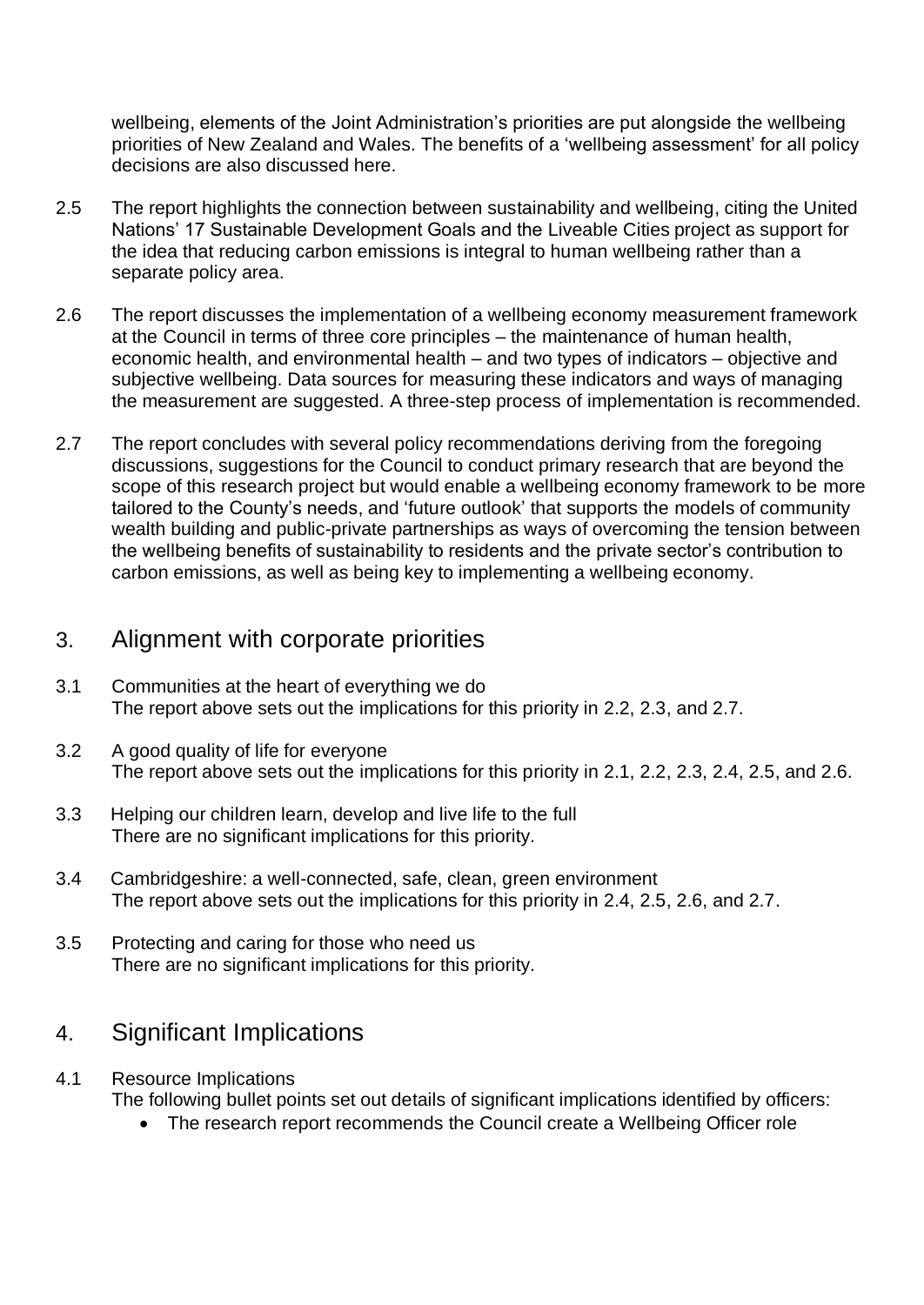- 4.2 Procurement/Contractual/Council Contract Procedure Rules Implications There are no significant implications within this category.
- 4.3 Statutory, Legal and Risk Implications There are no significant implications within this category.
- 4.4 Equality and Diversity Implications
	- The following bullet points set out details of significant implications identified by officers:
		- The research report recommends the adoption of a wellbeing economy framework as a means of tackling social and economic inequality in Cambridgeshire.
- 4.5 Engagement and Communications Implications The following bullet points set out details of significant implications identified by officers:
	- The research report advises the Council to conduct primary research to better understand what improvements in wellbeing mean to local residents.
- 4.6 Localism and Local Member Involvement
	- The following bullet points set out details of significant implications identified by officers:
		- The research report advises the Council to consider community wealth building as a means of implementing a wellbeing economy.
- 4.7 Public Health Implications

The following bullet points set out details of significant implications identified by officers:

- The overall motivation of the research report is to propose a model of local government that is appropriate to the recovery from COVID-19.
- The overarching theme of the research report is that government decision making is improved by a central focus on resident wellbeing as a measure of success.
- It has the potential to address health inequalities.
- 2.6 above includes significant implications for this public health.
- 4.8 Environment and Climate Change Implications on Priority Areas
- 4.8.1 Implication 1: Energy efficient, low carbon buildings. Neutral Status:

Explanation: While several examples and case studies of climate action are discussed, the research report only recommends the Council establish a more general connection between environmental sustainability and wellbeing.

4.8.2 Implication 2: Low carbon transport. Neutral Status:

> Explanation: While several examples and case studies of climate action are discussed, the research report only recommends the Council establish a more general connection between environmental sustainability and wellbeing.

4.8.3 Implication 3: Green spaces, peatland, afforestation, habitats and land management. Neutral Status:

Explanation: While several examples and case studies of climate action are discussed, the research report only recommends the Council establish a more general connection between environmental sustainability and wellbeing.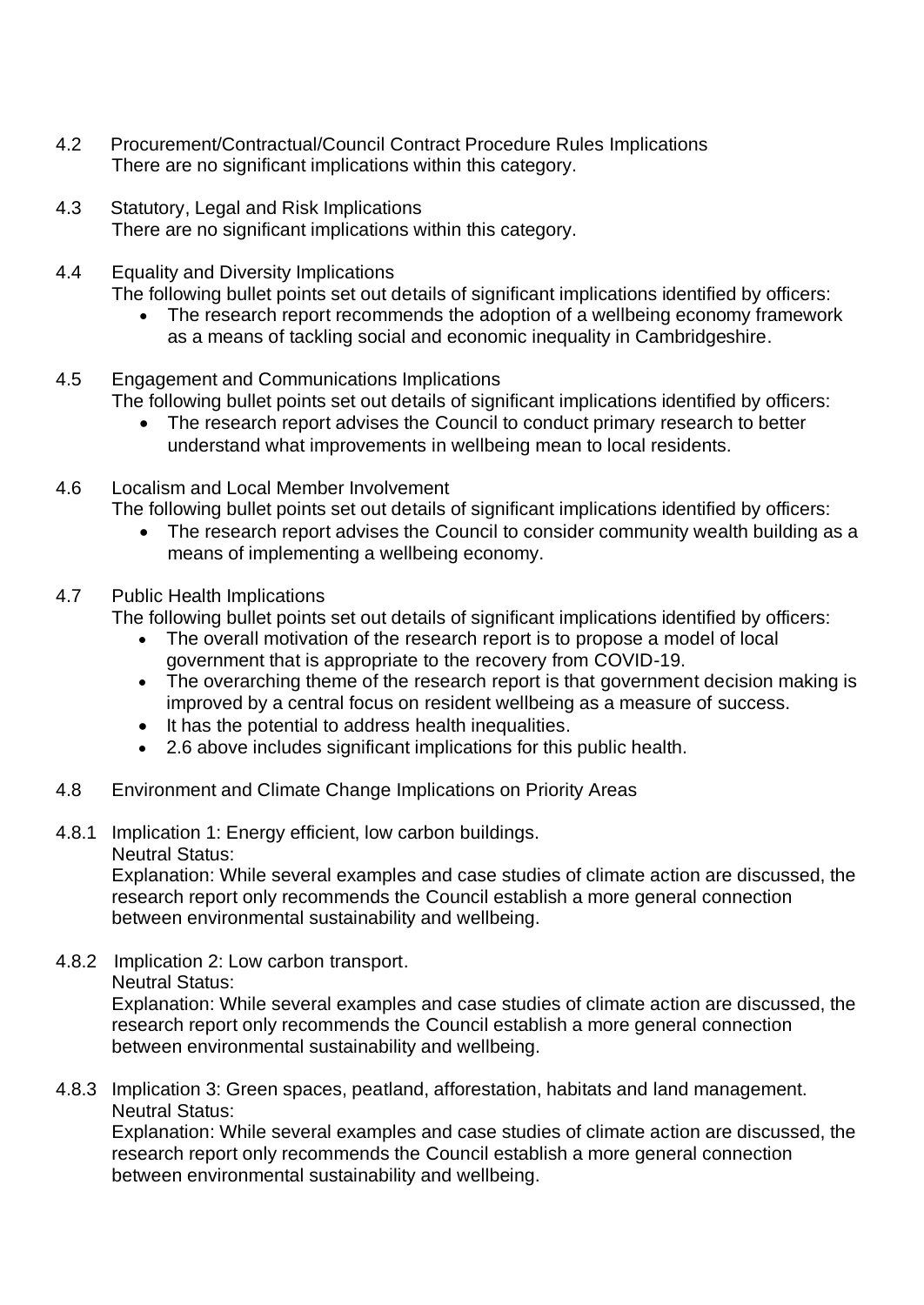4.8.4 Implication 4: Waste Management and Tackling Plastic Pollution. Neutral Status:

Explanation: While several examples and case studies of climate action are discussed, the research report only recommends the Council establish a more general connection between environmental sustainability and wellbeing.

4.8.5 Implication 5: Water use, availability and management: Neutral Status:

Explanation: While several examples and case studies of climate action are discussed, the research report only recommends the Council establish a more general connection between environmental sustainability and wellbeing.

4.8.6 Implication 6: Air Pollution.

Neutral Status:

Explanation: While several examples and case studies of climate action are discussed, the research report only recommends the Council establish a more general connection between environmental sustainability and wellbeing.

4.8.7 Implication 7: Resilience of our services and infrastructure, and supporting vulnerable people to cope with climate change.

Positive Status:

Explanation: The research report recommends the Council establish a connection between environmental sustainability and wellbeing.

Have the resource implications been cleared by Finance? Yes Name of Financial Officer: Stephen Howarth

Have the procurement/contractual/ Council Contract Procedure Rules implications been cleared by the Head of Procurement? Yes Name of Officer: Henry Swan

Has the impact on statutory, legal and risk implications been cleared by the Council's Monitoring Officer or LGSS Law? Yes Name of Legal Officer: Fiona McMillan

Have the equality and diversity implications been cleared by your Service Contact? Yes

Name of Officer: Amanda Askham

Have any engagement and communication implications been cleared by Communications? Yes

Name of Officer: Christine Birchall

Have any localism and Local Member involvement issues been cleared by your Service Contact? Yes Name of Officer: Amanda Askham

Have any Public Health implications been cleared by Public Health? Yes Name of Officer: Val Thomas